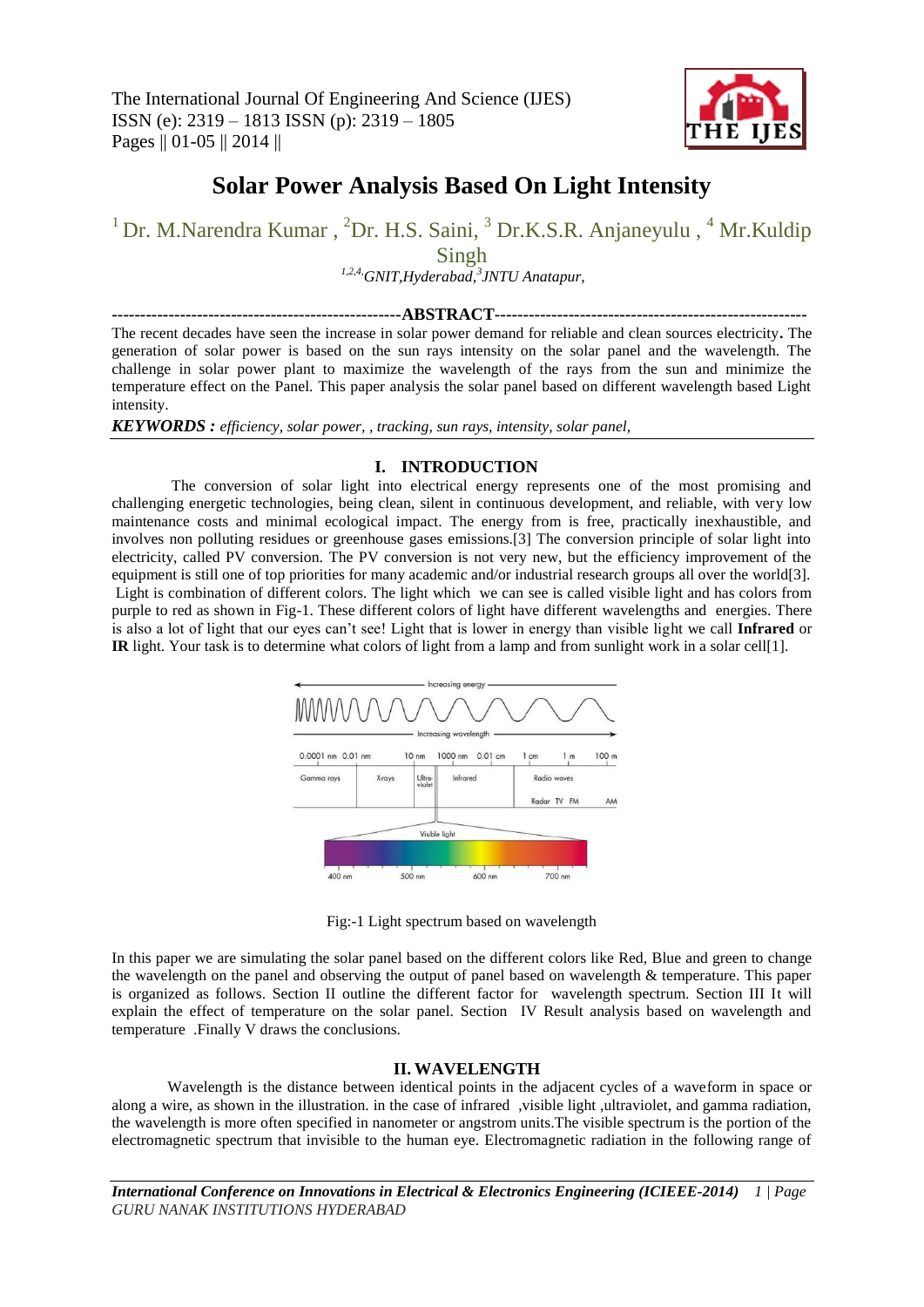wavelengths is called visible light or simply light. A typical human eye will respond to wavelengths from about to 390 to700nm.

**a. Energy of photon** : A photon is characterized by either a wavelength, denoted by  $\lambda$  or equivalently an energy, denoted by E. The relationship between the energy of photon (E) and the wavelength of light( $\lambda$ ) given by the equation:

E=*hc*/ λ Where H(planck's constant)= $6.626*10^{-34}$  joules C(speed of light)= $2.998*10<sup>8 m/s</sup>$ 

**b. Photovoltaic cell making use of light energy :** The silicon atoms in a photovoltaic cell absorb energy from light wavelengths that roughly correspond to the visible spectrum. The cell made up silicon, which is mixed with two different impurities that produce positive and negative charges. Light causes the charges to move the electrons and producing an electric current. Material containing different impurities charges for different the wavelengths. The photovoltaic cell does not convert complete light into electric charge, even if it's at the right wavelengths. Some of the energy becomes heat and some reflects off the cell's surface.

**c. Spectral response :** Spectral response is the ratio of the current generated by the solar cell to the power incident on the solar cell. Spectral response curve is shown bellow. the ideal Spectral response limited at long wavelengths by the inability of the semiconductor to absorb photon with energies below the band gap. Any energy above the band gap energy is not utilized by the solar cell and instead goes to heating the solar cell. the inability to utilize the incident energy at high energies and the inability to absorb low energies of light represent a significant power los in solar cells consisting of a single p-n junction.

# **III. EFFECT OF TEMPERATURE ON PV PERFORMANCE**

- Solar cells output change with temperature changes. The change in temperature will affect the power output from the cells.
- Increase in temperature will decrease the voltage.
- The current increase with temperature due to decrease in the band gap of si.
- The increased cell temperature results decrease in the open circuit voltage due to increase in reverse saturation current.
- Peak power decreases with increase in module temperature

While it is important to know the temperature of a solar PV panel to predict its power output, it is also important to know the PV panel material because the efficiencies of different materials have varied levels of dependence on temperature. Therefore, a PV system must be engineered not only according to the maximum, minimum and average environmental temperatures at each location, but also with an understanding of the materials used in the PV panel. The temperature dependence of a material is described with a temperature coefficient. For polycrystalline PV panels, if the temperature decreases by one degree Celsius, the voltage increases by  $0.12$  V so the temperature coefficient is  $0.12$  V/C[2]. The general equation for estimating the voltage of a given material at a given temperature is:

 $V_{oc,ambient} = Temperature\; coefficient\; \times \left(T_{src} \left[ \; ^0C \right] - T_{ambient} \left[ \; ^0C \right] + V \left( 1 \right) \right.$ 

#### **a. PV Module Efficiency as a Function of Operating Temperature**

The solar cell power conversion efficiency can be given as:

$$
\eta_C = \frac{P_{\text{max}}}{P_{in}} = \frac{I_{\text{max}} \times V_{\text{max}}}{I(t) \times A_C}
$$
\n(2)

*International Conference on Innovations in Electrical & Electronics Engineering (ICIEEE-2014) 2 | Page GURU NANAK INSTITUTIONS HYDERABAD*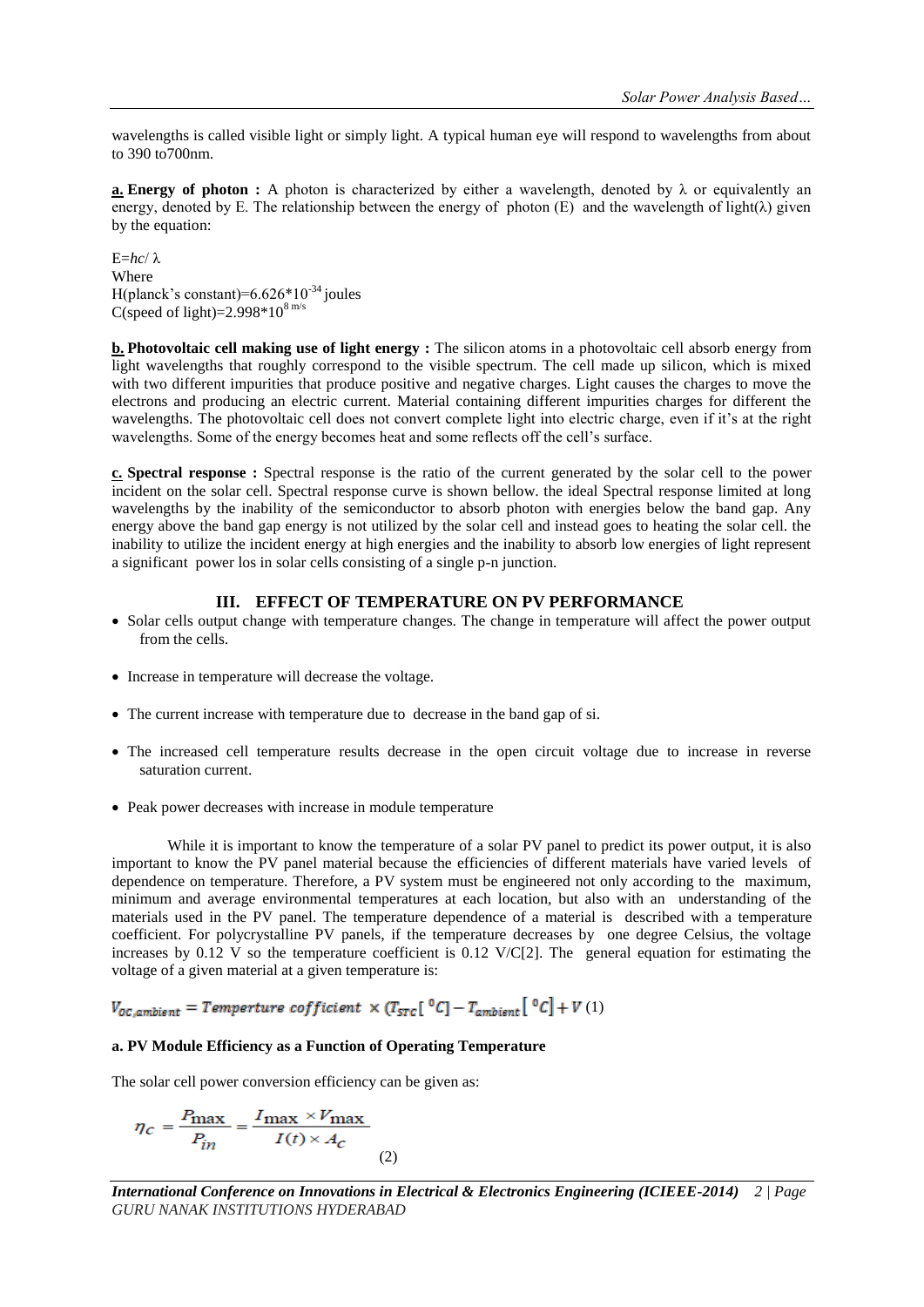Where  $I_{\text{max}}$  and  $V_{\text{max}}$  are the current and voltage for maximum power, corresponding to solar intensity  $(I_{(t)})$  and AC is Area of solar cell (Tiwari and Dubey., 2010). The correlations expressing the PV cell temperature (Tc) as a function of weather variables such as the ambient temperature (T<sub>a</sub>), solar radiation (I<sub>(t)</sub>), etc. will be discussed in this section. The effect of temperature on the electrical efficiency of a PV cell/module can be obtained by using the fundamental equations.[4]

The basically effect leads to a relation in the form:

$$
\eta_c = \eta_{Tref} \left[ 1 - \beta_{ref} \left( T_c - T_{ref} \right) + \gamma \log_{10} I(t) \right] \tag{3}
$$

In which  $\eta_{\text{Tref}}$  is the modules electrical efficiency at the reference temperature,  $T_{\text{ref}}$ , and at solar radiation of 1000W/m2. The temperature coefficient, **βref**, and the solar radiation coefficient, , are mainly material properties, having values of about 0.0045K and 0.12, respectively, for crystalline silicon modules[5] [4] The quantities **η<sub>Tref</sub>** and **βref** are normally given by the PV manufacturer. However, they can be obtained from flash tests in which the module's electrical output is measured at two different temperatures for a given solar radiation flux[6][4]. The actual value of the temperature coefficient, in particular, depends not only on the PV material but on Tref as well. It is given

by the ratio:[4]

$$
\beta_{ref} = \frac{1}{T_o - T_{ref}} \tag{4}
$$

In which  $T_0$  is the (high) temperature at which the PV module's electrical efficiency drops to zero[7][4]. For crystalline silicon solar cells this temperature is 270 °C [8][4].

For variations in ambient temperature and irradiance the cell temperature (in  $\degree$ C) can be estimated quite

$$
T_C = T_a + \frac{T_{NOCT} - 20}{0.8 \text{ kw/m}^2} \times I(t)
$$

 $\alpha$  accurately with the linear approximation [9][4] (5)

If substitute equation  $(5)$  in equation  $(3)$  we will obtain important equation  $(6)$ :[4]

$$
\eta_{C} = \eta_{ref}[1-\beta_{ref} \times [T_{a}-T_{ref}+(T_{NOCT}-20) \times \frac{I(t)}{I(t)_{NOCT}}] + \gamma \log_{10}{I(t)} \times 100
$$

### **IV. SIMULATION RESULTS**

**a. Intensity effect on PV Panel :**We are simulating PV panels w.r.t different on the simulation machine by using two 12V panels. Each color have different wavelength as shown in Table:1. By different color we are finding out the Light intensity, voltage and current values of the panel as shown below Figure-1



Fig: 1 Simulation Machine

*International Conference on Innovations in Electrical & Electronics Engineering (ICIEEE-2014) 3 | Page GURU NANAK INSTITUTIONS HYDERABAD*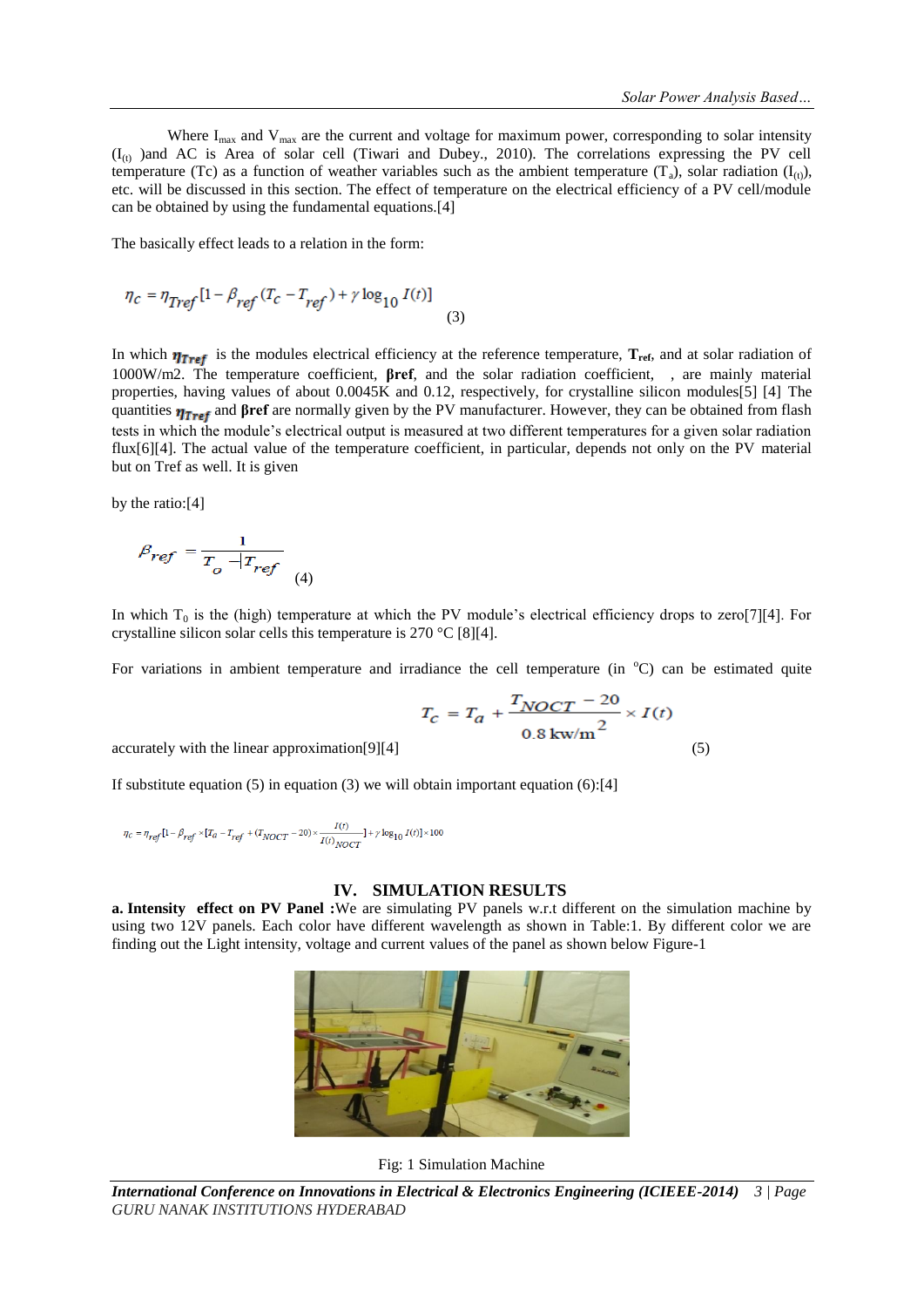| Color<br>of the<br>acrylic<br>sheet | Wavelength(nm) | intensity | voltage | current |
|-------------------------------------|----------------|-----------|---------|---------|
| Red                                 | 650            | 78        | 15.0    | 0.56    |
| Yellow                              | 580            | 150       | 16.5    | 0.57    |
| Blue                                | 445            | 119       | 9.1     | 0.31    |

Table-1 Based on color wavelength, intensity and Voltage & current of PV Panel

Calculate the power & Spectral Response based on the light intensity and wavelength as shown in Table-2 Where w is the Power of light falling on the panel

| Table-2 Color Vs Power & spectral Response of PV panel |
|--------------------------------------------------------|
|--------------------------------------------------------|

| Color<br>of the<br>acrylic<br>sheet | Power of light<br>falling on the<br>$panel(pin)=intensity$<br>of light*area of | Spectral<br>$response(A/W)=current/pin$ |
|-------------------------------------|--------------------------------------------------------------------------------|-----------------------------------------|
| Red                                 | panels<br>$78*0.31=24.18$                                                      | 0.023                                   |
| Yellow                              | $150*0.31=46.5$                                                                | 0.01                                    |
| blue                                | $119*0.31=36.89$                                                               | 0.008                                   |

As we shown in Fig-2 graph the Power is increasing based on the different colors wavelength and Fig-3 shown the Power Vs Spectral Response of the PV Panel.





Fig-2 Power Vs Color with different wavelength Fig-3 Power Vs Panel Response



From Fig-2 and Fig-3 the Power generation is depending on the light wavelength. As the wavelength are increasing power also increasing.

## **V. CONCLUSION**

In solar systems maximum efficiency can be obtained if the sun rays wavelength is more and the temperature on the Panel surface is less. This is obtained by using the different color of light spectrum and we can minimize the panel surface by using some culling method like water circulating methods. From the results we can conclude that the efficiency of panels can improve if the wavelength of light is increasing and temperature on panel body is decreasing .

*International Conference on Innovations in Electrical & Electronics Engineering (ICIEEE-2014) 4 | Page GURU NANAK INSTITUTIONS HYDERABAD*